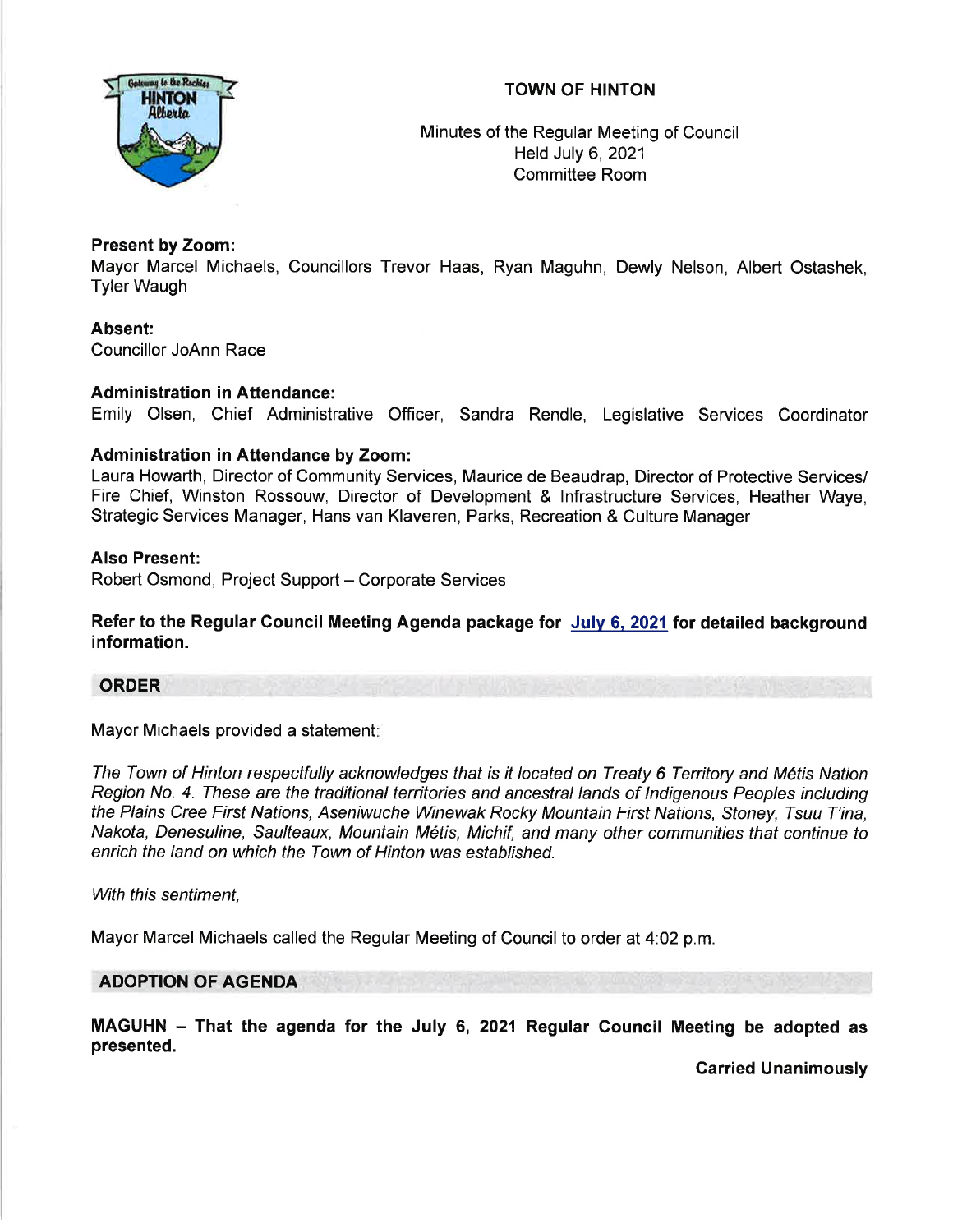## **COUNCIL MINUTES FOR ADOPTION**

- Regular Meeting of Council Minutes June 8, 2021 1.
- Standing Committee of Council Minutes June 15, 2021 2.
- Standing Committee of Council Minutes June 22, 2021 3.

## HAAS - That the Minutes listed above be approved as presented.

# Garried Unanimously

#### CITIZENS MINUTE WITH COUNCIL

No citizens wished to speak with Council

## CLOSED SESSION

WAUGH - That the Regular Meeting of Council move to Glosed Session at 4:04 p.m.

Garried Unanimously

L. Howarth, M. de Beaudrap, W. Rossouw, H. Waye, H. van Klaveren and R. Osmond left the meeting

# OSTASHEK - That the Regular Meeting of Council move out of Closed Session at 4:12 p.m. Garried Unanimously

L. Howarth, M. de Beaudrap, W. Rossouw, H. Waye, H. van Klaveren and R. Osmond joined the meeting.

# DELEGATIONS AND PRESENTATIONS

Hinton & District Chamber of Commerce

Natalie Charlton, Executive Director of the Hinton & District Chamber of Commerce, provided <sup>a</sup> presentation on Discover Hinton which is provided in the July 6, 2021 Agenda Package.

#### ACTION ITEMS

1. Hinton Communitv Wide Collaborative Marketinq Proqram

MAGUHN - That Council allocate \$30,000 from the Emergency Response Reserve to promote a Hinton wide marketing program that focuses on the summer/fall 2021 season and further direct Administration to enter into a formal agreement with The Hinton & District Ghamber of Gommerce Association to administer the program on behalf of The Town of Hinton. Carried Unanimously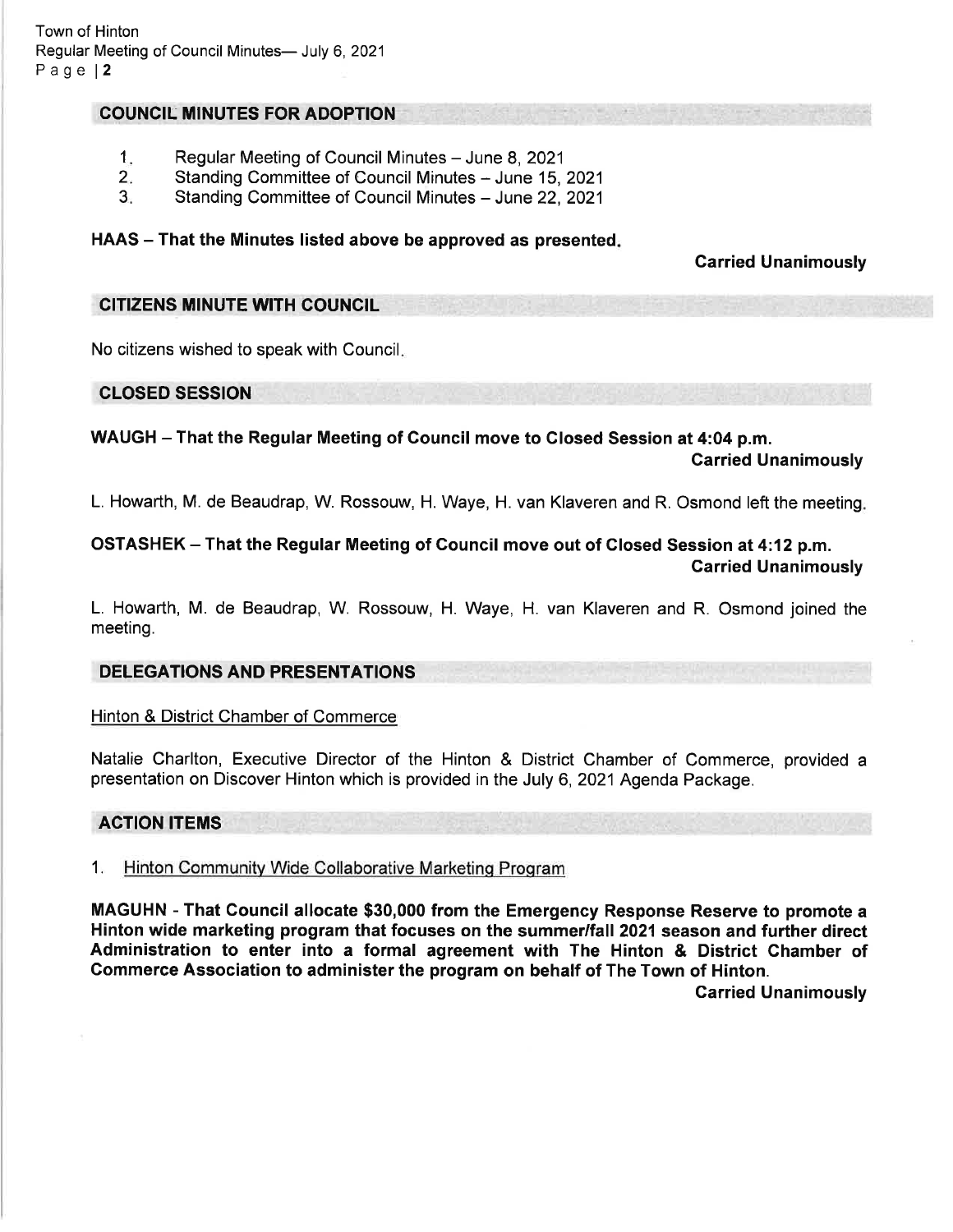## 2. Council Remuneration Review Committee (CRRC)

NELSON - That Council appoint Jessica Hearsey, Ross Risvold, Shirley Caputo and Sue Allen to the Council Remuneration Review Gommittee as citizen members.

Garried Unanimously

#### 3. Joint Election Aqreement

HAAS - That Gouncil approve entering into a Joint Election Agreement with the Evergreen Catholic Separate Regional Division No. 2 for the 2021 Local Authorities Election.

Garried Unanimously

#### 4. Substitute Returninq Officer Appointment

OSTASHEK - That Council appoint Heather Mark as the Substitute Returning Officer for the 2021 Local Authorities Election.

Garried Unanimously

## 5. 2021 Public Auction Reserve Bid for Tax Arrears Properties

NELSON - That Gouncil approve the reserve bids as shown on Attachment 1 for tax arrears properties 99,274, and 299 (133 Jarvis Street), 105, 145 (East River Road), and 187 West River Road and set the public auction date for September 24,2021, at 1:00 pm.

That Gouncil approve the following sale conditions for the tax arrears properties that may be sold at the public auction:

- A) That a deposit of 10% of the purchase price be paid at the time of purchase, and
- B) That the balance of the purchase price be paid by October 1, 2021, at 4:00 pm.

Garried Unanimously

# 6. Rental Assistance for Non-Government Tenants

MAGUHN - That Council approve financial assistance for the Not-for-Profit tenants in the amount of \$2100 to the Share Shop and \$600 to the Hinton Children's Learning Centre. Further, the \$2700 shortfall be funded from the 2021 building maintenance operating budget.

**Carried Unanimously** 

#### 7. Hinton Timberwolves' Facility Rental Fee Reduction Request

NELSON - That Gouncil approve a reduction of the hourly Adult Non-Prime Arena Use rental rates for the Hinton Timberwolves of 75% for the 2021/2022 season, 50% for the 2022/2023 season, and 25% for the 2023/2024 season.

> Carried 4-2 For: Michaels, Maguhn, Nelson, Waugh Against: Hass, Ostashek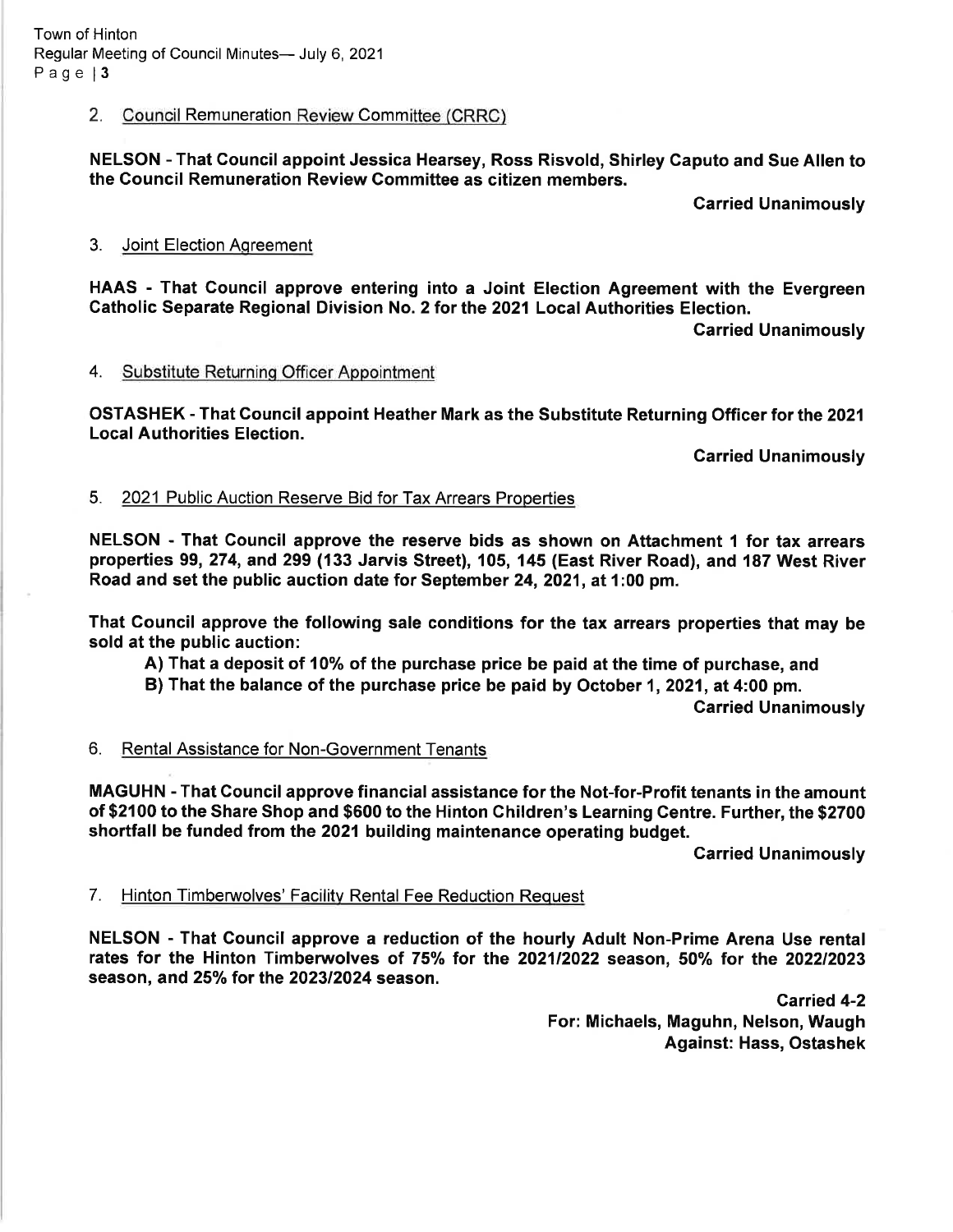Town of Hinton Regular Meeting of Council Minutes- July 6, 2021 Page | 4

> MAGUHN - That approximately \$ 8,000 in waived arena rental fees for the Hinton Timberwolves in 2021 be offset within the Parks Recreation & Gulture Service Branch Operating Budget such that expense reductions and/or revenue increases are identified and applied by Administration; and

> That the waived arena rental fees for the Hinton Timberwolves estimated to total \$12,500, \$7,500, and \$2,500 be funded from the Council Contingency Fund for 2022, 2023, and 2024, respectively.

#### NELSON - motion to Split

MAGUHN - That approximately \$8,000 in waived arena rental fees for the Hinton Timberuvolves in 2021 be offset within the Parks Recreation & Culture Service Branch Operating Budget such that expense reductions and/or revenue increases are identified and applied by Administration. Carried Unanimously

MAGUHN - That the waived arena rental fees for the Hinton Timberwolves estimated to total \$12,500, \$7,500, and \$2,500 be funded from the Council Contingency Fund for 2022, 2023, and 2024, respectively.

> Garried 5-1 For: Haas, Michaels, Maguhn, Ostashek, Waugh Against: Nelson

8. Tennis & Pickleball Court Resurfacing Capital Project

OSTASHEK - That Gouncil direct Administration to proceed with the Tennis and Pickleball Court Resurfacing capital project in 2021 and that a total allocation of \$71,811 be funded from the Parks & Trails Major Reserve to complete the scope as defined in Option A.

NELSON - That Gouncil postpone the Tennis and Pickleball Gourt Resurfacing Capital Project direction to the 2022 Budget Discussions.

> Defeated 2-4 For: Nelson, Maguhn Against: Haas, Michaels, Ostashek, Waugh

OSTASHEK - That Gouncil direct Administration to proceed with the Tennis and Pickleball Court Resurfacing capital project in 2021 and that a total allocation of \$71,811 be funded from the Parks & Trails Major Reserve to complete the scope as defined in Option A.

> Carried 4-2 For: Haas, Michaels, Ostashek, Waugh Against: Nelson, Maguhn

A short break was called at 5.57 p.m.; the meeting resumed at 6:05 p.m.

9. Fundinq from Cancelled Locker Replacement Proiect

NELSON - That Council direct Administration to maintain the funds associated with the Federal Gas Tax Fund grant, that were identified funding in the cancelled 2021 capital budget for the Pool Locker Replacement project, in Deferred Revenue until such a time that Gouncil commits the funds to a new project and that \$100,000 be transferred from the Operational Project Reserve to the Recreation Centre Gonstruction Reserve.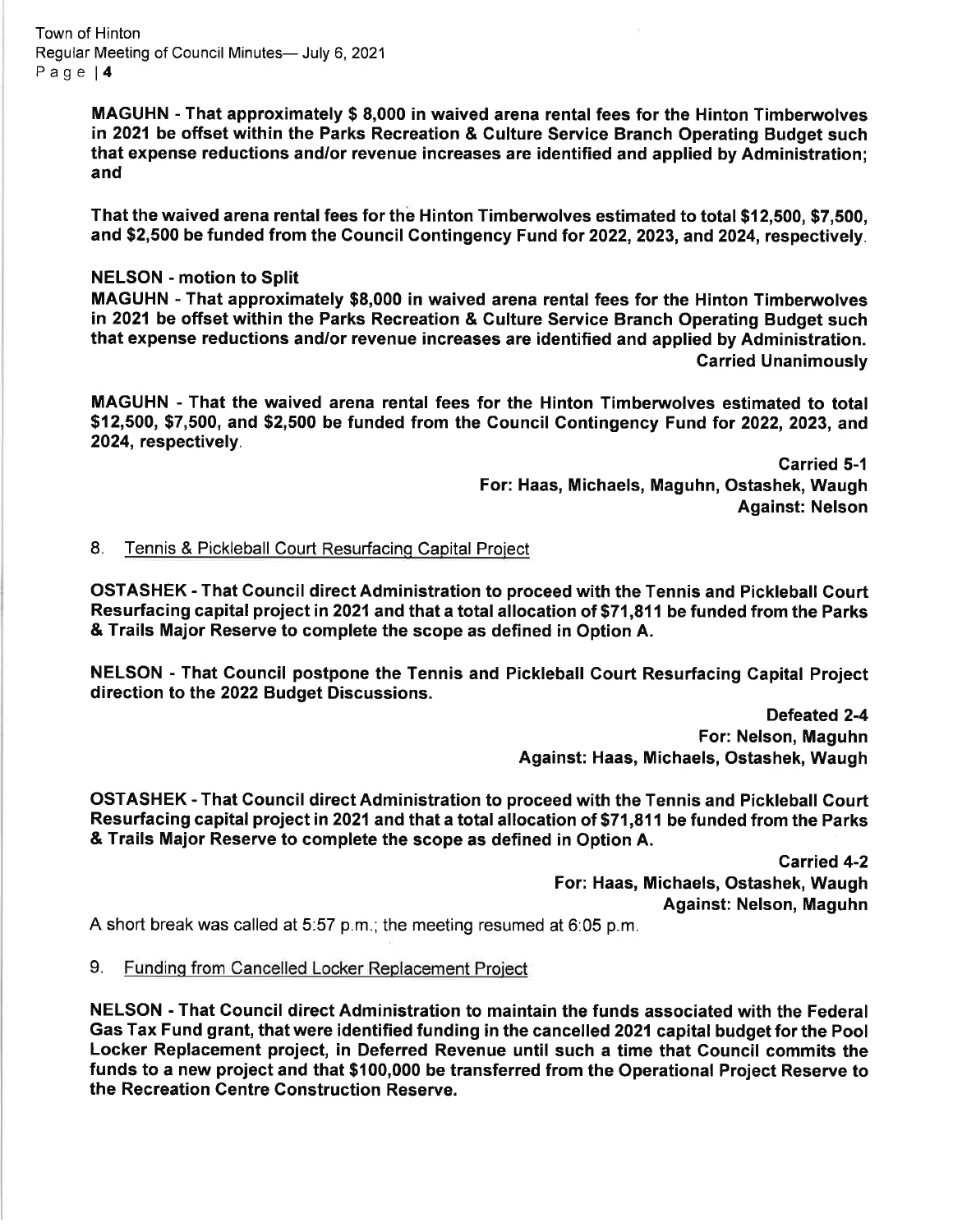HAAS - Motion to Split

NELSON - That Gouncil direct Administration to maintain the funds associated with the Federal Gas Tax Fund grant, that were identified funding in the cancelled 2021 capital budget for the Pool Locker Replacement project, in Deferred Revenue until such a time that Gouncil commits the funds to a new project.

Carried Unanimously

NELSON - That Gouncil direct administration to transfer \$100,000 from the Operational Project Reserve to the Recreation Centre Gonstruction Reserve.

MAGUHN - That Gouncil postpone the direction to administration to transfer \$100,000 from the Operational Project Reserve to the Recreation Gentre Gonstruction Reserve to after the 2020 Audit.

Garried Unanimously

10. 2021 - 2023 Three-Year Operating Plan

NELSON - That Gouncil accept the 2021-2023 Operating Plan Report for information.

Defeated 2-4 For: Nelson, Maguhn Against: Haas, Michaels, Ostashek, Waugh

OSTASHEK - That Gouncil approve the 2021-2023 Operating Plan as amended to reflect a transfer from accumulated surplus in the amount of \$336,300 in 2022 and \$576,000 in 2023, and that the 2022 Draft Budget and 2022-2024 Operating Plan be prepared without the accumulated surplus. Carried 4-2

For: Haas, Michaels, Ostashek, Waugh Against: Nelson, Maguhn

11. Bylaw No. 1158 - Beaver Boardwalk Community Oversight Committee

MAGUHN - That Council gives first reading of Bylaw No. 1158.

Garried Unanimously

NELSON - That Gouncil direct Administration to amend the Beaver Boardwalk Terms of Reference to have section 8.6 and associated appendices include Seabolt Drive.

Garried Unanimously

NELSON - That Council direct Administration to amend the Beaver Boardwalk Terms of Reference to have section 3.1.4 reflect Nine community members.

Garried Unanimously

NELSON - That Gouncil gives second reading of Bylaw No. 1158.

Garried Unanimously

HAAS - That Gouncil gives unanimous consent for Third reading to Bylaw No. 1158. Garried Unanimously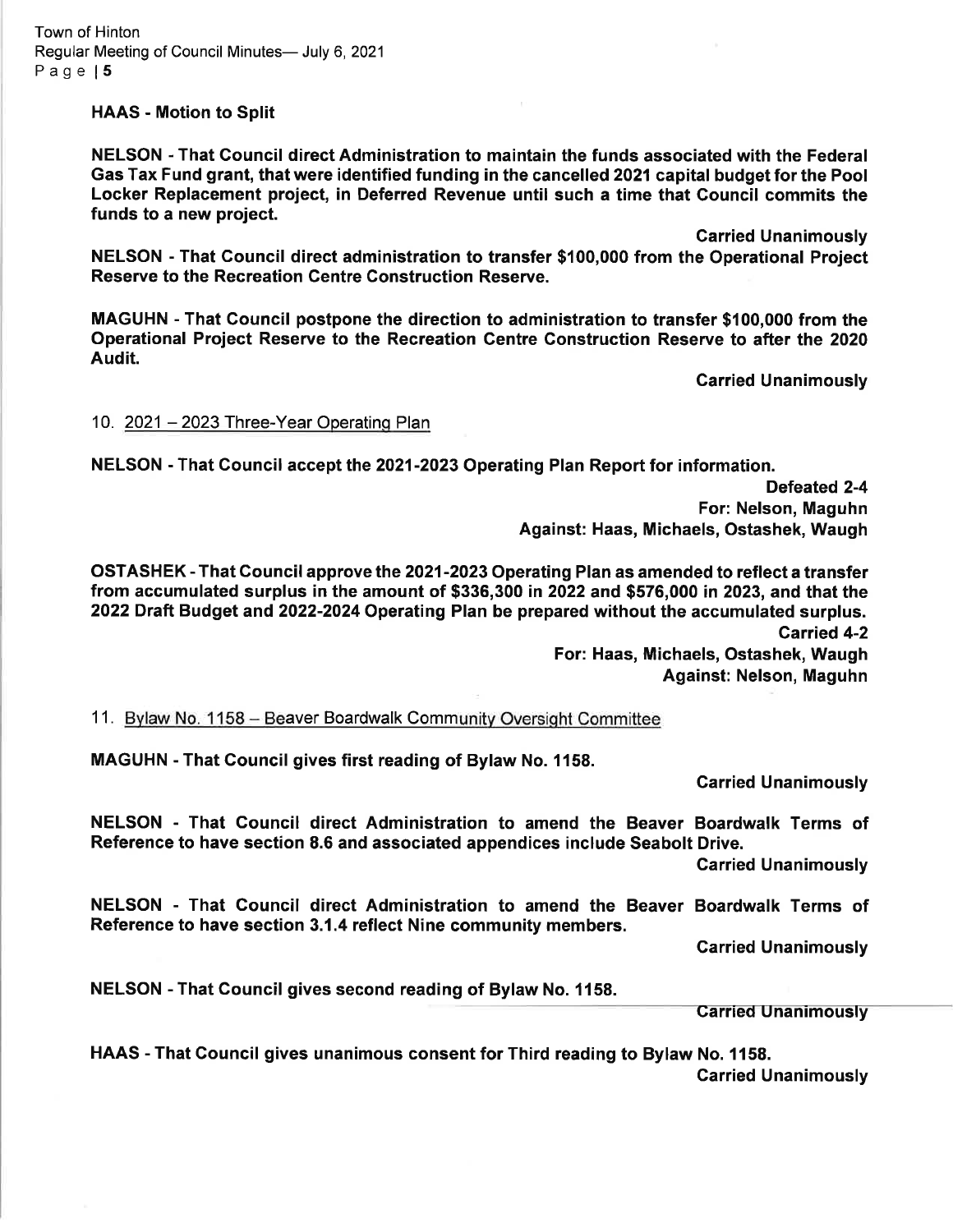## OSTASHEK - That Gouncil gives third reading of Bylaw No. 1158.

## Garried Unanimously

#### INFORMATION ITEMS

- 1. National Drowning Prevention Week Proclamation Mayor Michaels read this Proclamation into record.
- 2. Council Information Packages #1 and #2 for July 6, 2021

HAAS- That Council accept Information Packages #1 and #2 for July 6, 2021 as information.

Carried Unanimously

## REPORTS FROM MAYOR, COUNCIL, CHIEF ADMINISTRATIVE OFFICER

1. Council Updates (Training, Conferences, Committees, Community Events) and Urgent Matters

Councillors reported on the various committees, meetings, and activities they attended since the last Regular Council meeting and what they plan on attending in the coming weeks as well as any urgent matters.

2. Chief Administrative Officer Report and Status Report

Emily Olsen, Chief Administrative Officer, provided an update on administrative matters and provided a status report.

3. Administrative lnquiries

There were no Administrative lnquires.

NOTICES OF MOTION

NELSON - That a fireworks display be held on Halloween 2021,

WHEREAS all budget and product from the cancelled Ganada Day display are utilized, resulting in no budgetary implications.

WHEREAS the Town recognizes the legacy of Buzz Johnson who passed away earlier in 2021. Buzz was a catalyst for many years of Halloween celebrations, including fireworks. Buzz was also a Gouncillor with the Town of Hinton.

WHEREAS the community is yearning for celebration and a fireworks display in 2021 would be beneficial for community spirit and connectedness. October provides an earlier sunset which may make the event more accessible to families with young children and seniors.

WHEREAS fire risk also tends to be lower in October